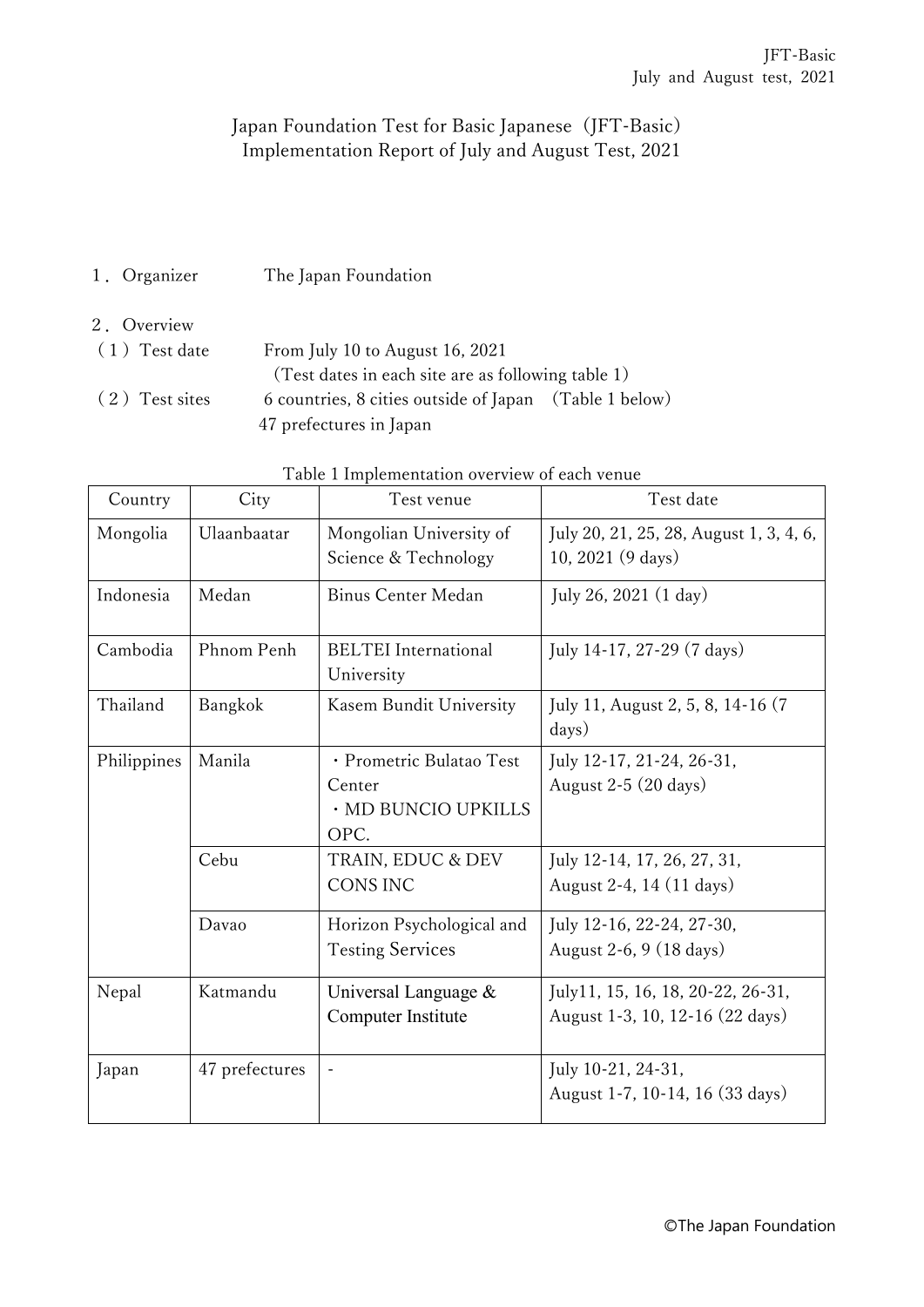| Due to the measures taken in each country to prevent the spread of COVID-19 (a new coronavirus) |  |
|-------------------------------------------------------------------------------------------------|--|
| infection, the tests which had been planned in the following venues were cancelled.             |  |

| Country     | City       | Test venue                  | Test date                          |
|-------------|------------|-----------------------------|------------------------------------|
| Indonesia   | Jakarta    | · Universitas Gunadarma     | July 10-17, 22, 23, 25, 26, 28-31, |
|             |            | · PT. International Test    | August 2, 4, 5, 8, 12-16 (25 days) |
|             |            | Center (ITC- Indonesia)     |                                    |
|             | Surabaya   | KAPLAN Edupac Surabaya      | July 13-16, 21-24, 26-31, August   |
|             |            |                             | $2-6, 9, 12, 13 (22 days)$         |
|             | Bandung    | Akademi Sekretari &         | July 10, 12, 13, 22-27,            |
|             |            | Manajemen Taruna Bakti      | August 2, $3(11 \text{ days})$     |
|             |            | (ASMTB)                     |                                    |
|             | Yogyakarta | Universitas Islam Indonesia | July 13, 14, 17, 22, 26-29, 31,    |
|             |            |                             | August 3-5, 9, 14 (14 days)        |
|             | Medan      | Binus Center Medan          | July 12, 14, 17, 21, 22, 28, 29,   |
|             |            |                             | August 7 (8 days)                  |
| Cambodia    | Phnom      | <b>BELTEI</b> International | August 14 (1 day)                  |
|             | Penh       | University                  |                                    |
| Thailand    | Bangkok    | Kasem Bundit University     | July 12, 15 $(2 \text{ days})$     |
| Philippines | Manila     | MD BUNCIO UPSKILLS          | August 6, 7 $(2 \text{ days})$     |
|             |            | <b>OPC</b>                  |                                    |

## 3.Results

(1) Number of applicants, examinees and examinees passed and percentage passed

|             | Number of<br>applicants | Number of<br>examinees | Number of<br>examinees passed | Percentage passed |
|-------------|-------------------------|------------------------|-------------------------------|-------------------|
| Mongolia    | 69                      | 66                     | 31                            | 47.0%             |
| Indonesia   | 22                      | 14                     | 5                             | 35.7%             |
| Cambodia    | 248                     | 243                    | 39                            | 16.0%             |
| Thailand    | 73                      | 69                     | 25                            | 36.2%             |
| Nepal       | 1,393                   | 1,232                  | 519                           | 42.1%             |
| Philippines | 725                     | 677                    | 189                           | 27.9%             |
| Japan       | 1,180                   | 1,097                  | 530                           | 48.3%             |
| Total       | 3,710                   | 3,398                  | 1,338                         | 39.4%             |